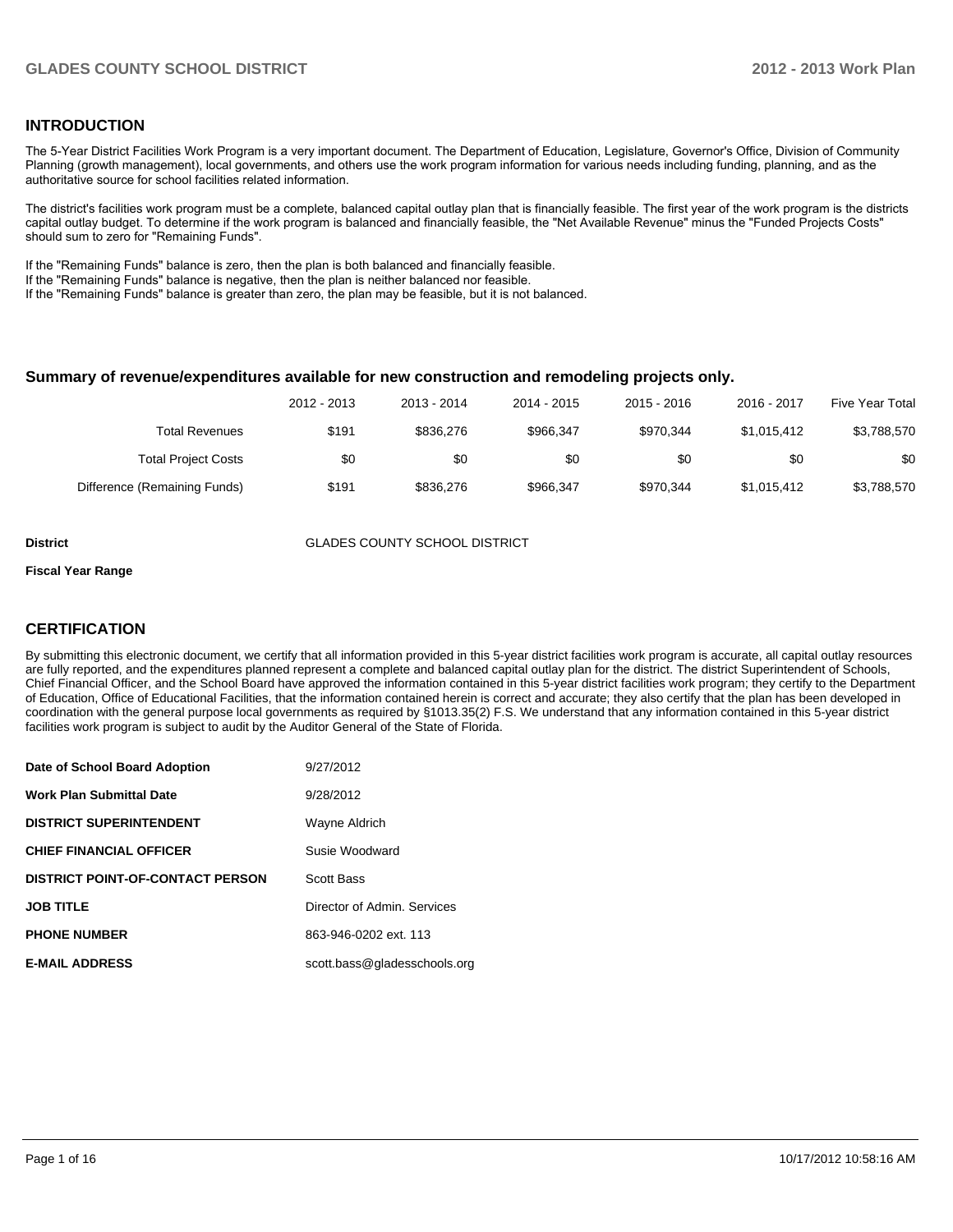# **Expenditures**

#### **Expenditure for Maintenance, Repair and Renovation from 1.50-Mills and PECO**

Annually, prior to the adoption of the district school budget, each school board must prepare a tentative district facilities work program that includes a schedule of major repair and renovation projects necessary to maintain the educational and ancillary facilities of the district.

|                                  | Item                                                                                                                                                         |           | 2013 - 2014<br>Projected | 2014 - 2015<br>Projected | $2015 - 2016$<br>Projected | 2016 - 2017<br>Projected | <b>Total</b> |  |  |  |  |
|----------------------------------|--------------------------------------------------------------------------------------------------------------------------------------------------------------|-----------|--------------------------|--------------------------|----------------------------|--------------------------|--------------|--|--|--|--|
| <b>HVAC</b>                      |                                                                                                                                                              | \$20,000  | \$10,000                 | \$20,000                 | \$20,000                   | \$20.000                 | \$90,000     |  |  |  |  |
| Locations:                       | GLADES SUPERINTENDENT'S OFFICE, MOORE HAVEN ELEMENTARY, MOORE HAVEN MIDDLE/SENIOR HIGH                                                                       |           |                          |                          |                            |                          |              |  |  |  |  |
| Flooring                         |                                                                                                                                                              | \$20,000  | \$5.000                  | \$10,000                 | \$10,000                   | \$10,000                 | \$55,000     |  |  |  |  |
| Locations:                       | GLADES SUPERINTENDENT'S OFFICE, MOORE HAVEN ELEMENTARY, MOORE HAVEN MIDDLE/SENIOR HIGH                                                                       |           |                          |                          |                            |                          |              |  |  |  |  |
| Roofing                          |                                                                                                                                                              | \$124,000 | \$50,000                 | \$15,000                 | \$15,000                   | \$15,000                 | \$219,000    |  |  |  |  |
| Locations:                       | GLADES SUPERINTENDENT'S OFFICE, MOORE HAVEN ELEMENTARY, MOORE HAVEN MIDDLE/SENIOR HIGH, WEST GLADES<br><b>ELEMENTARY</b>                                     |           |                          |                          |                            |                          |              |  |  |  |  |
| Safety to Life                   |                                                                                                                                                              | \$10,000  | \$10,000                 | \$10.000                 | \$20,000                   | \$10,000                 | \$60,000     |  |  |  |  |
| Locations:                       | GLADES SUPERINTENDENT'S OFFICE, MOORE HAVEN ELEMENTARY, MOORE HAVEN MIDDLE/SENIOR HIGH, WEST GLADES<br><b>ELEMENTARY</b>                                     |           |                          |                          |                            |                          |              |  |  |  |  |
| Fencing                          |                                                                                                                                                              | \$5.000   | \$0                      | \$10.000                 | \$10,000                   | \$5,000                  | \$30,000     |  |  |  |  |
| Locations:                       | GLADES SUPERINTENDENT'S OFFICE, MOORE HAVEN ELEMENTARY, MOORE HAVEN MIDDLE/SENIOR HIGH, TRANSPORTATION<br>FACILITY, WEST GLADES ELEMENTARY                   |           |                          |                          |                            |                          |              |  |  |  |  |
| Parking                          |                                                                                                                                                              | \$47.000  | \$5.000                  | \$5.000                  | \$5.000                    | \$5,000                  | \$67,000     |  |  |  |  |
| Locations:                       | GLADES SUPERINTENDENT'S OFFICE, MOORE HAVEN ELEMENTARY, MOORE HAVEN MIDDLE/SENIOR HIGH, WEST GLADES<br>ELEMENTARY                                            |           |                          |                          |                            |                          |              |  |  |  |  |
| Electrical                       |                                                                                                                                                              | \$10,000  | \$10,000                 | \$10.000                 | \$15,000                   | \$15,000                 | \$60,000     |  |  |  |  |
| Locations:                       | GLADES SUPERINTENDENT'S OFFICE, MOORE HAVEN ELEMENTARY, MOORE HAVEN MIDDLE/SENIOR HIGH, WEST GLADES<br>ELEMENTARY                                            |           |                          |                          |                            |                          |              |  |  |  |  |
| Fire Alarm                       |                                                                                                                                                              | \$15,000  | \$15,000                 | \$15,000                 | \$15,000                   | \$15,000                 | \$75,000     |  |  |  |  |
| Locations:                       | MOORE HAVEN ELEMENTARY, MOORE HAVEN MIDDLE/SENIOR HIGH, WEST GLADES ELEMENTARY                                                                               |           |                          |                          |                            |                          |              |  |  |  |  |
| Telephone/Intercom System        |                                                                                                                                                              | \$5.000   | \$5.000                  | \$5,000                  | \$5.000                    | \$5.000                  | \$25,000     |  |  |  |  |
|                                  | Locations: GLADES SUPERINTENDENT'S OFFICE, MOORE HAVEN ELEMENTARY, MOORE HAVEN MIDDLE/SENIOR HIGH, TRANSPORTATION<br><b>FACILITY, WEST GLADES ELEMENTARY</b> |           |                          |                          |                            |                          |              |  |  |  |  |
| <b>Closed Circuit Television</b> |                                                                                                                                                              | \$3,000   | \$3,000                  | \$3,000                  | \$3,000                    | \$3,000                  | \$15,000     |  |  |  |  |
|                                  | Locations: MOORE HAVEN ELEMENTARY, MOORE HAVEN MIDDLE/SENIOR HIGH, WEST GLADES ELEMENTARY                                                                    |           |                          |                          |                            |                          |              |  |  |  |  |
| Paint                            |                                                                                                                                                              | \$8,000   | \$12,000                 | \$12,000                 | \$12,000                   | \$12,000                 | \$56,000     |  |  |  |  |
| Locations:                       | GLADES SUPERINTENDENT'S OFFICE, MOORE HAVEN ELEMENTARY, MOORE HAVEN MIDDLE/SENIOR HIGH, WEST GLADES<br><b>ELEMENTARY</b>                                     |           |                          |                          |                            |                          |              |  |  |  |  |
| Maintenance/Repair               |                                                                                                                                                              | \$20,000  | \$20,000                 | \$20,000                 | \$20,000                   | \$20,000                 | \$100,000    |  |  |  |  |
| Locations:                       | MOORE HAVEN MIDDLE/SENIOR HIGH, WEST GLADES ELEMENTARY                                                                                                       |           |                          |                          |                            |                          |              |  |  |  |  |
|                                  | <b>Sub Total:</b>                                                                                                                                            | \$287,000 | \$145,000                | \$135,000                | \$150,000                  | \$135,000                | \$852,000    |  |  |  |  |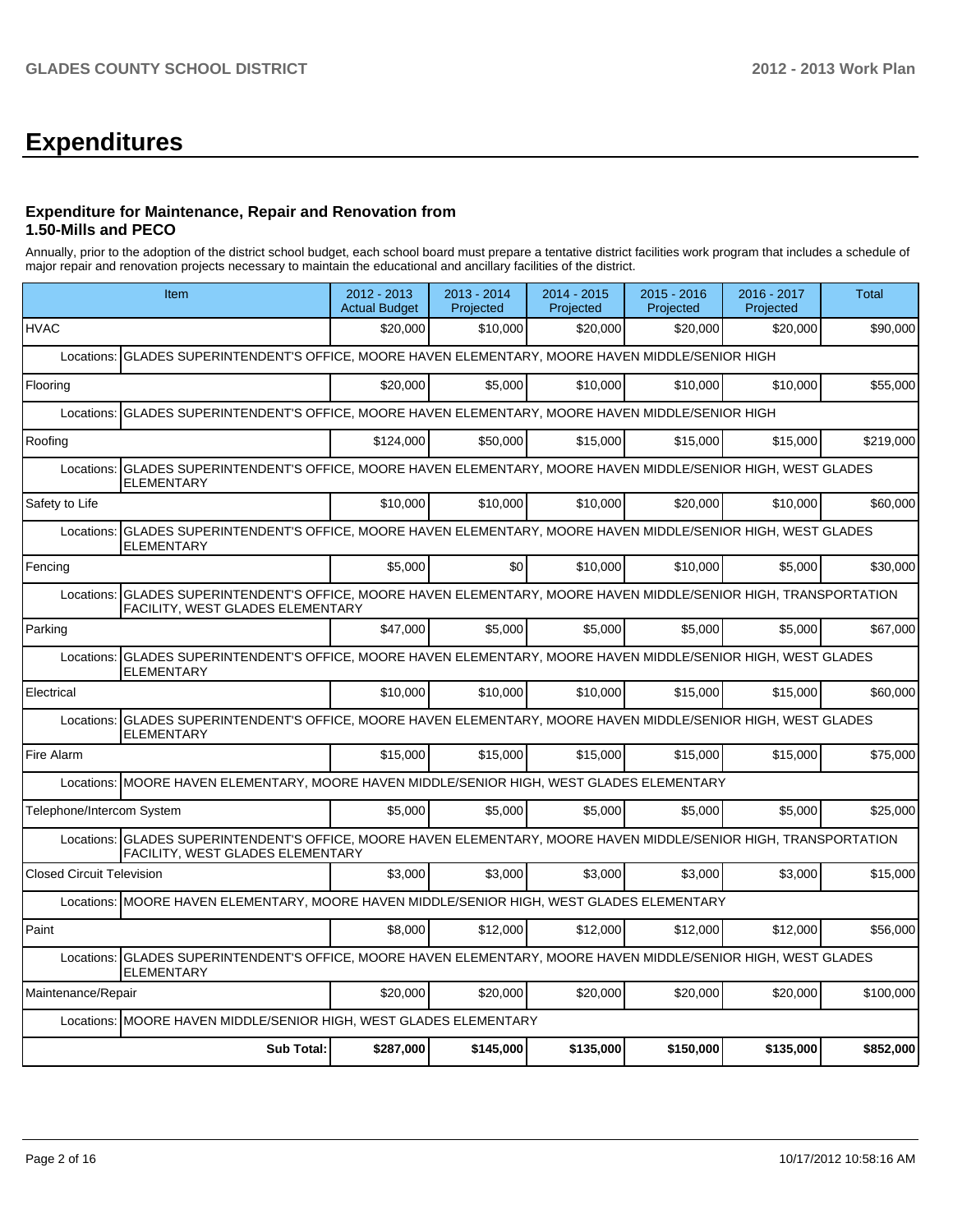#### **GLADES COUNTY SCHOOL DISTRICT 2012 - 2013 Work Plan**

| <b>PECO Maintenance Expenditures</b> | \$0       | \$0 <sub>1</sub> | \$66,451 | \$77,895 | \$86,012 | \$230,358 |
|--------------------------------------|-----------|------------------|----------|----------|----------|-----------|
| 1.50 Mill Sub Total:                 | \$332,000 | \$145,000        | \$68,549 | \$72,105 | \$48,988 | \$666,642 |

|                         | Other Items                      | $2012 - 2013$<br><b>Actual Budget</b> | $2013 - 2014$<br>Projected | $2014 - 2015$<br>Projected | $2015 - 2016$<br>Projected | 2016 - 2017<br>Projected | Total     |
|-------------------------|----------------------------------|---------------------------------------|----------------------------|----------------------------|----------------------------|--------------------------|-----------|
| <b>IWGS Water plant</b> |                                  | \$45,000                              | \$0 <sub>1</sub>           | \$0                        | \$0                        | \$0 <sub>1</sub>         | \$45,000  |
|                         | Locations WEST GLADES ELEMENTARY |                                       |                            |                            |                            |                          |           |
|                         | Total:                           | \$332,000                             | \$145,000                  | \$135,000                  | \$150,000                  | \$135,000                | \$897,000 |

#### **Local 1.50 Mill Expenditure For Maintenance, Repair and Renovation**

Anticipated expenditures expected from local funding sources over the years covered by the current work plan.

| Item                                                         | 2012 - 2013<br><b>Actual Budget</b> | $2013 - 2014$<br>Projected | $2014 - 2015$<br>Projected | 2015 - 2016<br>Projected | $2016 - 2017$<br>Projected | Total        |
|--------------------------------------------------------------|-------------------------------------|----------------------------|----------------------------|--------------------------|----------------------------|--------------|
| Remaining Maint and Repair from 1.5 Mills                    | \$332,000                           | \$145,000                  | \$68,549                   | \$72,105                 | \$48,988                   | \$666,642    |
| Maintenance/Repair Salaries                                  | \$0                                 | \$0                        | \$0                        | \$0                      | \$0                        | \$0          |
| <b>School Bus Purchases</b>                                  | \$180,000                           | \$0                        | \$0                        | \$0                      | \$0                        | \$180,000    |
| Other Vehicle Purchases                                      | \$0                                 | \$0                        | \$0                        | \$0                      | \$0                        | \$0          |
| <b>Capital Outlay Equipment</b>                              | \$357,000                           | \$0                        | \$0                        | \$0                      | \$0                        | \$357,000    |
| Rent/Lease Payments                                          | \$0                                 | \$0                        | \$0                        | \$0                      | \$0                        | \$0          |
| <b>COP Debt Service</b>                                      | \$0                                 | \$0                        | \$0                        | \$0                      | \$0                        | \$0          |
| Rent/Lease Relocatables                                      | \$0                                 | \$0                        | \$0                        | \$0                      | \$0                        | \$0          |
| <b>Environmental Problems</b>                                | \$0                                 | \$0                        | \$0                        | \$0                      | \$0                        | \$0          |
| s.1011.14 Debt Service                                       | \$0                                 | \$0                        | \$0                        | \$0                      | \$0                        | \$0          |
| <b>Special Facilities Construction Account</b>               | \$0                                 | \$11,806,369               | \$11,806,369               | \$0                      | \$0                        | \$23,612,738 |
| Premiums for Property Casualty Insurance - 1011.71<br>(4a,b) | \$0                                 | \$0                        | \$0                        | \$0                      | \$0                        | \$0          |
| Qualified School Construction Bonds (QSCB)                   | \$0                                 | \$0                        | \$0                        | \$0                      | \$0                        | \$0          |
| Qualified Zone Academy Bonds (QZAB)                          | \$0                                 | \$0                        | \$0                        | \$0                      | \$0                        | \$0          |
| Site Improvement - Master Plan - new MHHS                    | \$130,613                           | \$0                        | \$0                        | \$0                      | \$0                        | \$130,613    |
| <b>Local Expenditure Totals:</b>                             | \$999,613                           | \$11,951,369               | \$11,874,918               | \$72,105                 | \$48,988                   | \$24,946,993 |

### **Revenue**

#### **1.50 Mill Revenue Source**

Schedule of Estimated Capital Outlay Revenue from each currently approved source which is estimated to be available for expenditures on the projects included in the tentative district facilities work program. All amounts are NET after considering carryover balances, interest earned, new COP's, 1011.14 and 1011.15 loans, etc. Districts cannot use 1.5-Mill funds for salaries except for those explicitly associated with maintenance/repair projects. (1011.71 (5), F.S.)

| Item                                            | Fund | $2012 - 2013$<br><b>Actual Value</b> | $2013 - 2014$<br>Projected | $2014 - 2015$<br>Projected | $2015 - 2016$<br>Projected | $2016 - 2017$<br>Projected | Total           |
|-------------------------------------------------|------|--------------------------------------|----------------------------|----------------------------|----------------------------|----------------------------|-----------------|
| $(1)$ Non-exempt property<br>assessed valuation |      | \$572,065,107                        | \$559.198.478              | \$571,591,317              | \$593,262,448              | \$616.923.401              | \$2,913,040,751 |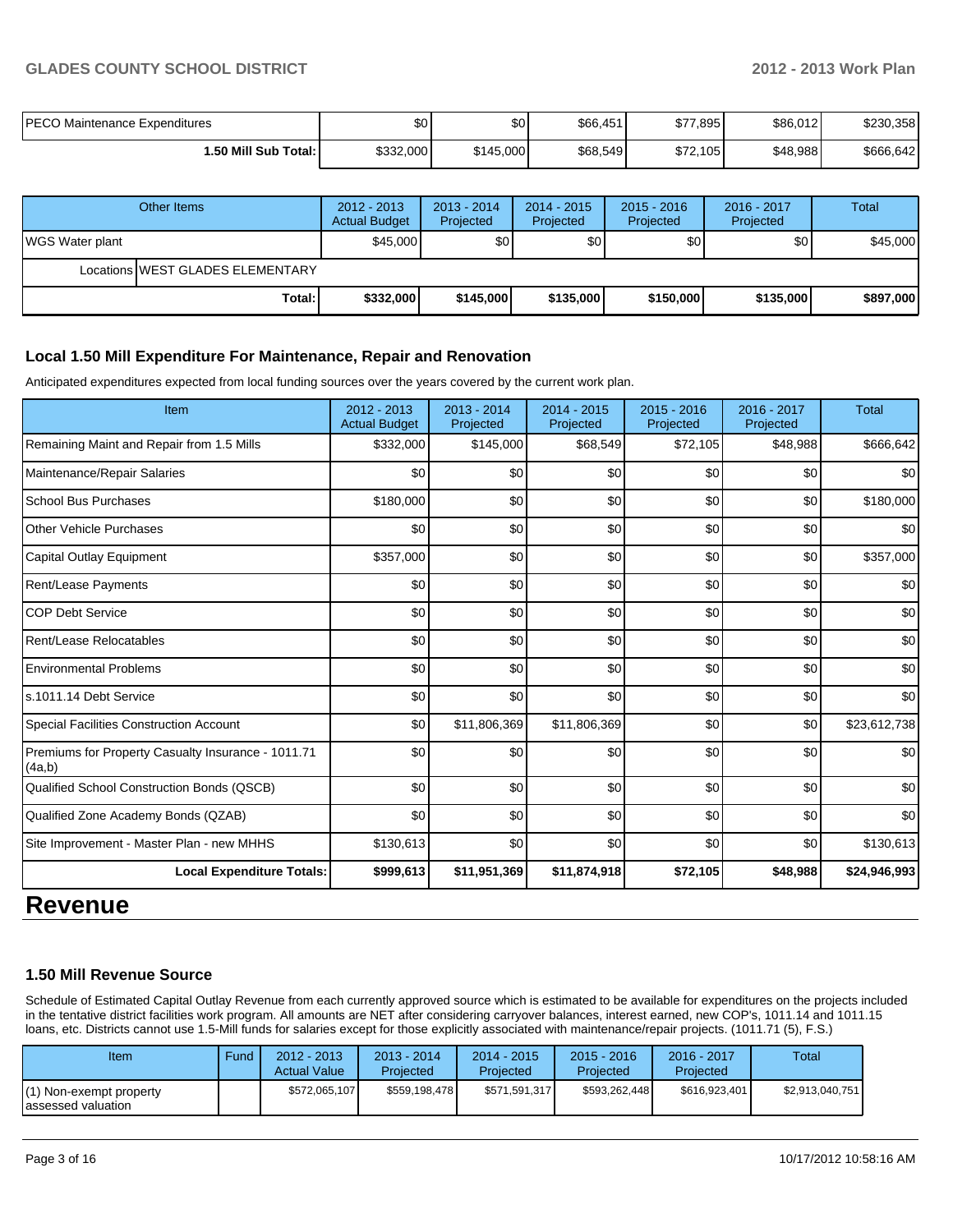| (2) The Millege projected for<br>discretionary capital outlay per<br>ls.1011.71   |     | 1.50      | .50 <sub>1</sub> | 1.50 <sub>1</sub> | 1.50      | 1.50 l      |             |
|-----------------------------------------------------------------------------------|-----|-----------|------------------|-------------------|-----------|-------------|-------------|
| (3) Full value of the 1.50-Mill<br>discretionary capital outlay per<br>ls.1011.71 |     | \$961.069 | \$939.453        | \$960.273         | \$996.681 | \$1,036,431 | \$4.893.907 |
| (4) Value of the portion of the 1.50<br>-Mill ACTUALLY levied                     | 370 | \$823.774 | \$805.246        | \$823.091         | \$854.298 | \$888.370   | \$4,194,779 |
| $(5)$ Difference of lines (3) and (4)                                             |     | \$137,295 | \$134.207        | \$137.182         | \$142.383 | \$148.061   | \$699.128   |

#### **PECO Revenue Source**

The figure in the row designated "PECO Maintenance" will be subtracted from funds available for new construction because PECO maintenance dollars cannot be used for new construction.

| <b>Item</b>                   | Fund | $2012 - 2013$<br><b>Actual Budget</b> | $2013 - 2014$<br>Projected | $2014 - 2015$<br>Projected | $2015 - 2016$<br>Projected | 2016 - 2017<br>Projected | Total     |
|-------------------------------|------|---------------------------------------|----------------------------|----------------------------|----------------------------|--------------------------|-----------|
| <b>PECO New Construction</b>  | 340  | \$0 <sub>1</sub>                      | \$0                        | \$35,775                   | \$12.121                   | \$0                      | \$47,896  |
| PECO Maintenance Expenditures |      | \$0 <sub>0</sub>                      | \$0 <sub>1</sub>           | \$66.451                   | \$77.895                   | \$86,012                 | \$230.358 |
|                               |      | \$O                                   | \$0                        | \$102.226                  | \$90,016                   | \$86,012                 | \$278,254 |

#### **CO & DS Revenue Source**

Revenue from Capital Outlay and Debt Service funds.

| Item                                               | Fund | 2012 - 2013<br><b>Actual Budget</b> | $2013 - 2014$<br>Projected | $2014 - 2015$<br>Projected | $2015 - 2016$<br>Projected | 2016 - 2017<br>Projected | Total     |
|----------------------------------------------------|------|-------------------------------------|----------------------------|----------------------------|----------------------------|--------------------------|-----------|
| ICO & DS Cash Flow-through<br><b>I</b> Distributed | 360  | \$48.425                            | \$48.425                   | \$48.425                   | \$48.425                   | \$48.425                 | \$242.125 |
| ICO & DS Interest on<br>Undistributed CO           | 360  | \$547                               | \$547                      | \$547                      | \$547                      | \$547                    | \$2,735   |
|                                                    |      | \$48,972                            | \$48,972                   | \$48,972                   | \$48,972                   | \$48,972                 | \$244,860 |

#### **Fair Share Revenue Source**

Nothing reported for this section. All legally binding commitments for proportionate fair-share mitigation for impacts on public school facilities must be included in the 5-year district work program.

#### **Sales Surtax Referendum**

Specific information about any referendum for a 1-cent or ½-cent surtax referendum during the previous year.

**Did the school district hold a surtax referendum during the past fiscal year 2011 - 2012?**

No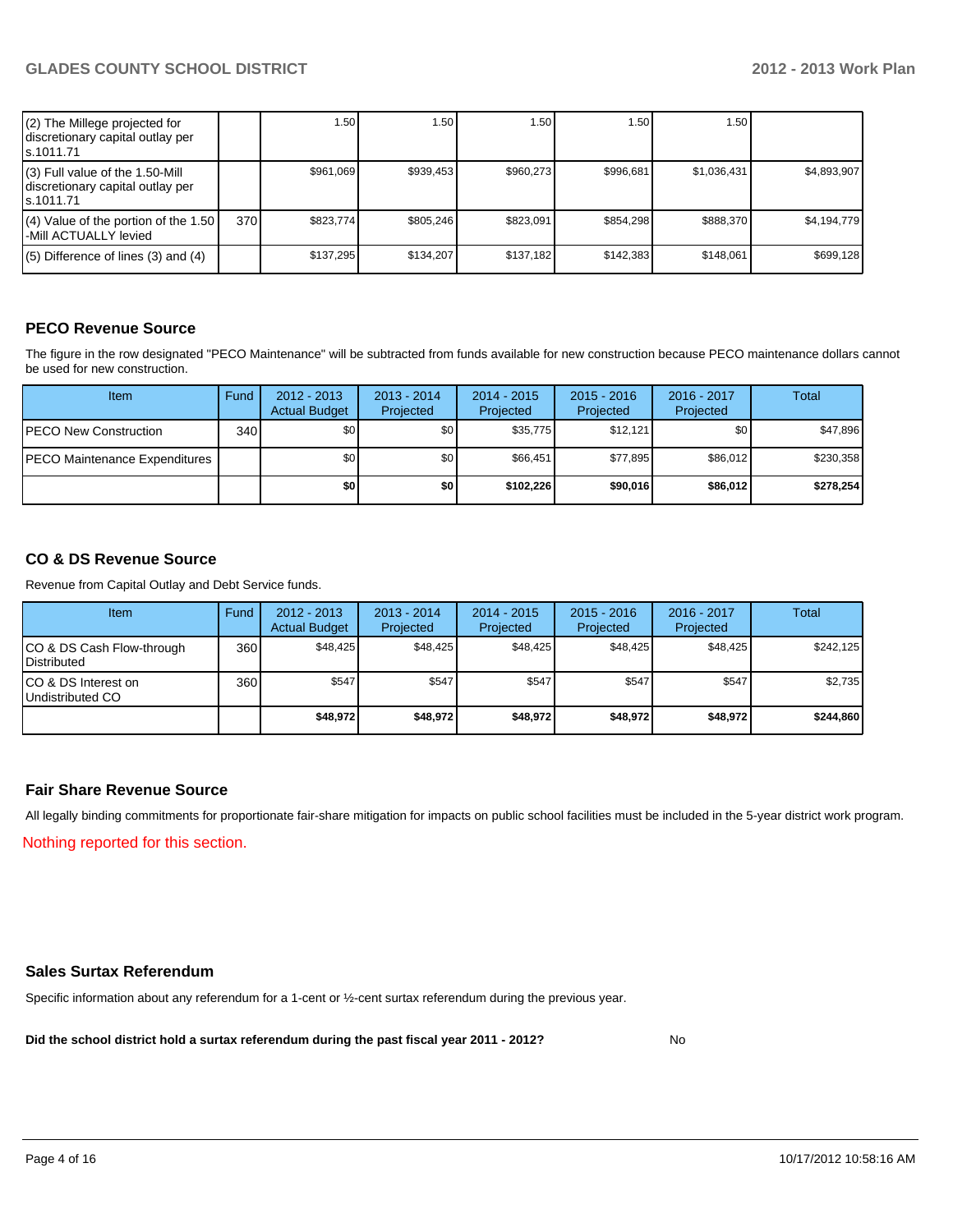#### **Additional Revenue Source**

Any additional revenue sources

| Item                                                                                                                      | 2012 - 2013<br><b>Actual Value</b> | 2013 - 2014<br>Projected | 2014 - 2015<br>Projected | 2015 - 2016<br>Projected | 2016 - 2017<br>Projected | <b>Total</b> |
|---------------------------------------------------------------------------------------------------------------------------|------------------------------------|--------------------------|--------------------------|--------------------------|--------------------------|--------------|
| Proceeds from a s.1011.14/15 F.S. Loans                                                                                   | \$0                                | \$0                      | \$0                      | \$0                      | \$0                      | \$0          |
| District Bonds - Voted local bond<br>referendum proceeds per s.9, Art VII<br><b>State Constitution</b>                    | \$0                                | \$0                      | \$0                      | \$0                      | \$0                      | \$0          |
| Proceeds from Special Act Bonds                                                                                           | \$0                                | \$0                      | \$0                      | \$0                      | \$0                      | \$0          |
| Estimated Revenue from CO & DS Bond<br>Sale                                                                               | \$0                                | \$0                      | \$0                      | \$0                      | \$0                      | \$0          |
| Proceeds from Voted Capital<br>Improvements millage                                                                       | \$0                                | \$0                      | \$0                      | \$0                      | \$0                      | \$0          |
| Other Revenue for Other Capital Projects                                                                                  | \$0                                | \$0                      | \$0                      | \$0                      | \$0                      | \$0          |
| Proceeds from 1/2 cent sales surtax<br>authorized by school board                                                         | \$0                                | \$0                      | \$0                      | \$0                      | \$0                      | \$0          |
| Proceeds from local governmental<br>infrastructure sales surtax                                                           | \$0                                | \$0                      | \$0                      | \$0                      | \$0                      | \$0          |
| Proceeds from Certificates of<br>Participation (COP's) Sale                                                               | \$0                                | \$0                      | \$0                      | \$0                      | \$0                      | \$0          |
| Classrooms First Bond proceeds amount<br>authorized in FY 1997-98                                                         | \$124,558                          | \$124,558                | \$124,558                | \$124,558                | \$124,558                | \$622,790    |
| Classrooms for Kids                                                                                                       | \$0                                | \$0                      | \$0                      | \$0                      | \$0                      | \$0          |
| <b>District Equity Recognition</b>                                                                                        | \$0                                | \$0                      | \$0                      | \$0                      | \$0                      | \$0          |
| <b>Federal Grants</b>                                                                                                     | \$0                                | \$0                      | \$0                      | \$0                      | \$0                      | \$0          |
| Proportionate share mitigation (actual<br>cash revenue only, not in kind donations)                                       | \$0                                | \$0                      | \$0                      | \$0                      | \$0                      | \$0          |
| Impact fees received                                                                                                      | \$0                                | \$0                      | \$0                      | \$0                      | \$0                      | \$0          |
| Private donations                                                                                                         | \$0                                | \$0                      | \$0                      | \$0                      | \$0                      | \$0          |
| Grants from local governments or not-for-<br>profit organizations                                                         | \$0                                | \$0                      | \$0                      | \$0                      | \$0                      | \$0          |
| Interest, Including Profit On Investment                                                                                  | \$2,500                            | \$2,500                  | \$2,500                  | \$2,500                  | \$2,500                  | \$12,500     |
| Revenue from Bonds pledging proceeds<br>from 1 cent or 1/2 cent Sales Surtax                                              | \$0                                | \$0                      | \$0                      | \$0                      | \$0                      | \$0          |
| <b>Total Fund Balance Carried Forward</b>                                                                                 | \$0                                | \$0                      | \$0                      | \$0                      | \$0                      | \$0          |
| General Capital Outlay Obligated Fund<br><b>Balance Carried Forward From Total</b><br><b>Fund Balance Carried Forward</b> | \$0                                | \$0                      | \$0                      | \$0                      | \$0                      | \$0          |
| Special Facilities Construction Account                                                                                   | \$0                                | \$11,806,369             | \$11,806,369             | \$0                      | \$0                      | \$23,612,738 |
| One Cent - 1/2 Cent Sales Surtax Debt<br>Service From Total Fund Balance Carried<br>Forward                               | \$0                                | \$0                      | \$0                      | \$0                      | \$0                      | \$0          |
| Capital Outlay Projects Funds Balance<br>Carried Forward From Total Fund<br><b>Balance Carried Forward</b>                | \$0                                | \$0                      | \$0                      | \$0                      | \$0                      | \$0          |
| Subtotal                                                                                                                  | \$127,058                          | \$11,933,427             | \$11,933,427             | \$127,058                | \$127,058                | \$24,248,028 |

## **Total Revenue Summary**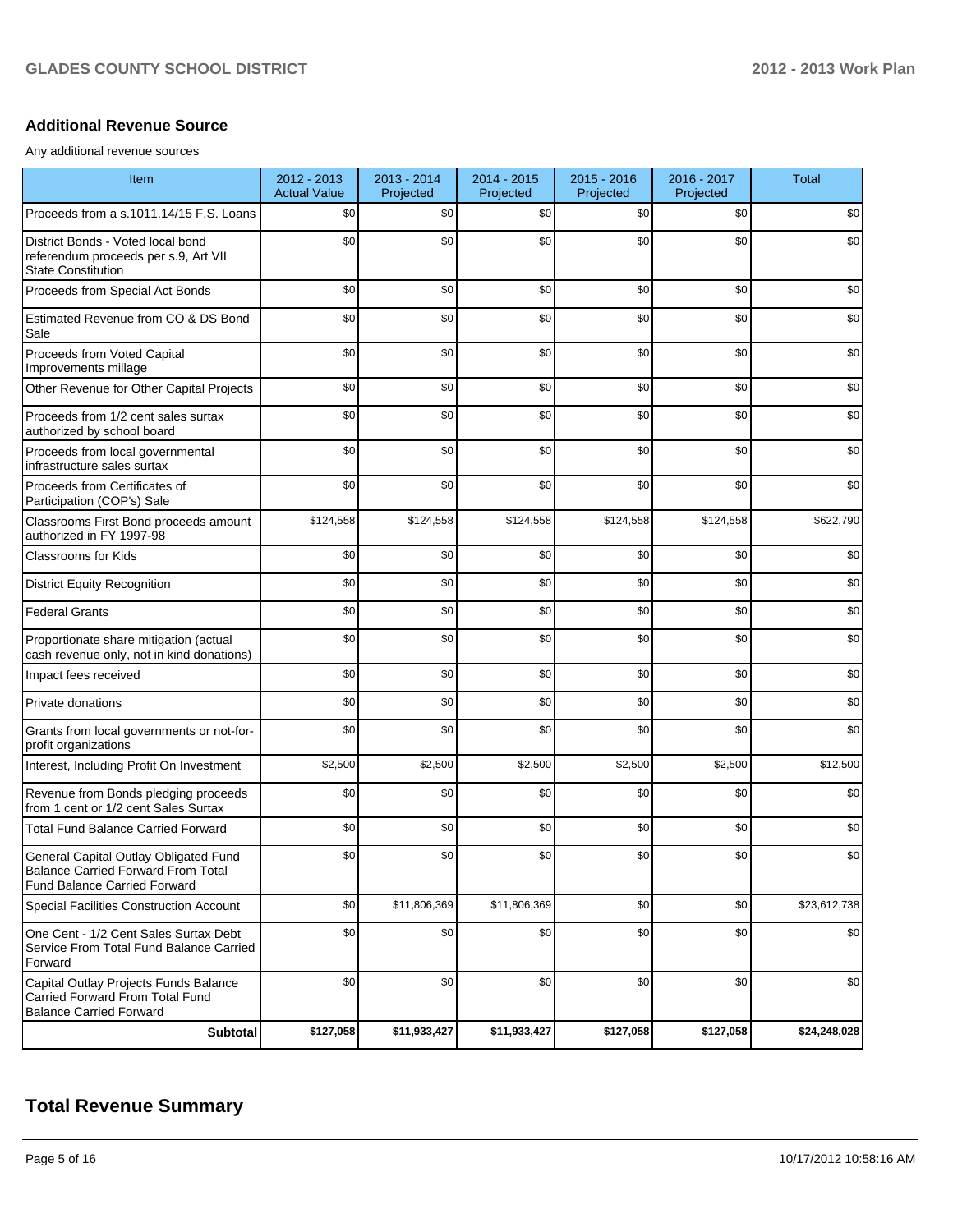| <b>Item Name</b>                                           | 2012 - 2013<br><b>Budget</b> | $2013 - 2014$<br>Projected | $2014 - 2015$<br>Projected | $2015 - 2016$<br>Projected | $2016 - 2017$<br>Projected | <b>Five Year Total</b> |
|------------------------------------------------------------|------------------------------|----------------------------|----------------------------|----------------------------|----------------------------|------------------------|
| Local 1.5 Mill Discretionary Capital Outlay<br>Revenue     | \$823.774                    | \$805.246                  | \$823.091                  | \$854.298                  | \$888,370                  | \$4,194,779            |
| PECO and 1.5 Mill Maint and Other 1.5<br>Mill Expenditures | (\$999.613)                  | (S11.951.369)              | (\$11,874,918)             | (S72, 105)                 | (\$48,988)                 | $(\$24,946,993)$       |
| PECO Maintenance Revenue                                   | \$0                          | \$0                        | \$66,451                   | \$77,895                   | \$86,012                   | \$230,358              |
| Available 1.50 Mill for New<br><b>Construction</b>         | (\$175,839)                  | $($ \$11,146,123)          | (\$11,051,827)             | \$782.193                  | \$839,382                  | (\$20,752,214)         |

| <b>Item Name</b>                      | 2012 - 2013<br><b>Budget</b> | $2013 - 2014$<br>Projected | $2014 - 2015$<br>Projected | $2015 - 2016$<br>Projected | 2016 - 2017<br>Projected | <b>Five Year Total</b> |
|---------------------------------------|------------------------------|----------------------------|----------------------------|----------------------------|--------------------------|------------------------|
| ICO & DS Revenue                      | \$48,972                     | \$48,972                   | \$48,972                   | \$48,972                   | \$48,972                 | \$244,860              |
| <b>IPECO New Construction Revenue</b> | \$0                          | \$0                        | \$35,775                   | \$12,121                   | \$0                      | \$47,896               |
| <b>I</b> Other/Additional Revenue     | \$127,058                    | \$11,933,427               | \$11,933,427               | \$127,058                  | \$127,058                | \$24,248,028           |
| <b>Total Additional Revenuel</b>      | \$176,030                    | \$11,982,399               | \$12,018,174               | \$188,151                  | \$176,030                | \$24,540,784           |
| <b>Total Available Revenue</b>        | \$191                        | \$836.276                  | \$966.347                  | \$970.344                  | \$1,015,412              | \$3,788,570            |

## **Project Schedules**

#### **Capacity Project Schedules**

A schedule of capital outlay projects necessary to ensure the availability of satisfactory classrooms for the projected student enrollment in K-12 programs.

Nothing reported for this section.

| <b>Planned Cost:</b>     |  |  |  |
|--------------------------|--|--|--|
| <b>Student Stations:</b> |  |  |  |
| Total Classrooms:        |  |  |  |
| Gross Sq Ft:             |  |  |  |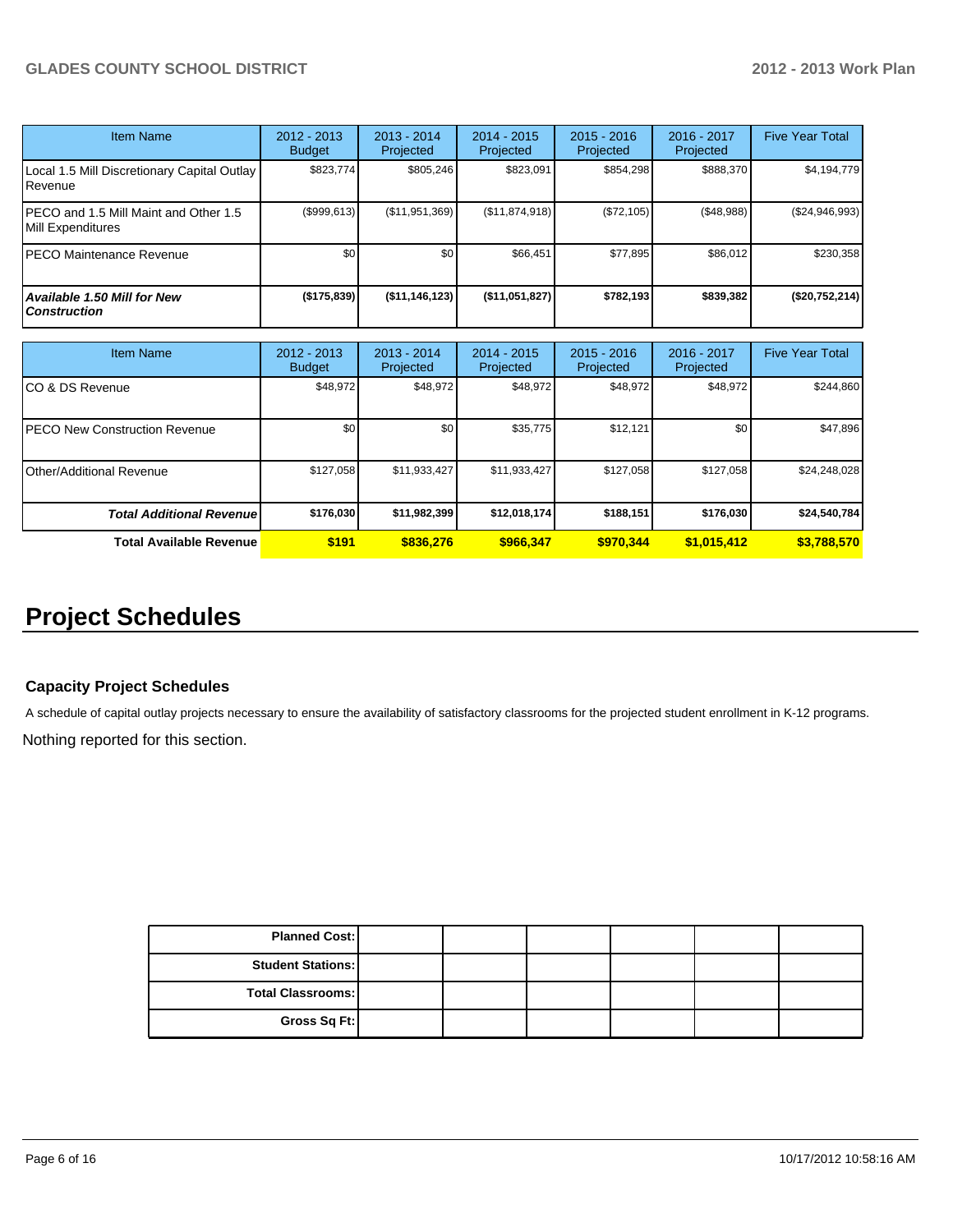#### **Other Project Schedules**

Major renovations, remodeling, and additions of capital outlay projects that do not add capacity to schools.

| <b>Project Description</b>           | Location                                          | $2012 - 2013$<br>Actual Budget | $2013 - 2014$<br>Projected | $2014 - 2015$<br>Projected | $2015 - 2016$<br>Projected | 2016 - 2017<br>Projected | <b>Total</b>    | <b>Funded</b> |
|--------------------------------------|---------------------------------------------------|--------------------------------|----------------------------|----------------------------|----------------------------|--------------------------|-----------------|---------------|
| Replacement - Jr.-Sr. High<br>School | <b>IMOORE HAVEN</b><br><b>IMIDDLE/SENIOR HIGH</b> | \$0                            | \$23.612.738               | \$0                        | \$0                        | \$0l                     | \$23.612.738 No |               |
|                                      |                                                   | \$0 I                          | \$23,612,738               | \$0                        | \$0                        | ا 30                     | \$23,612,738    |               |

#### **Additional Project Schedules**

Any projects that are not identified in the last approved educational plant survey.

Nothing reported for this section.

#### **Non Funded Growth Management Project Schedules**

Schedule indicating which projects, due to planned development, that CANNOT be funded from current revenues projected over the next five years.

Nothing reported for this section.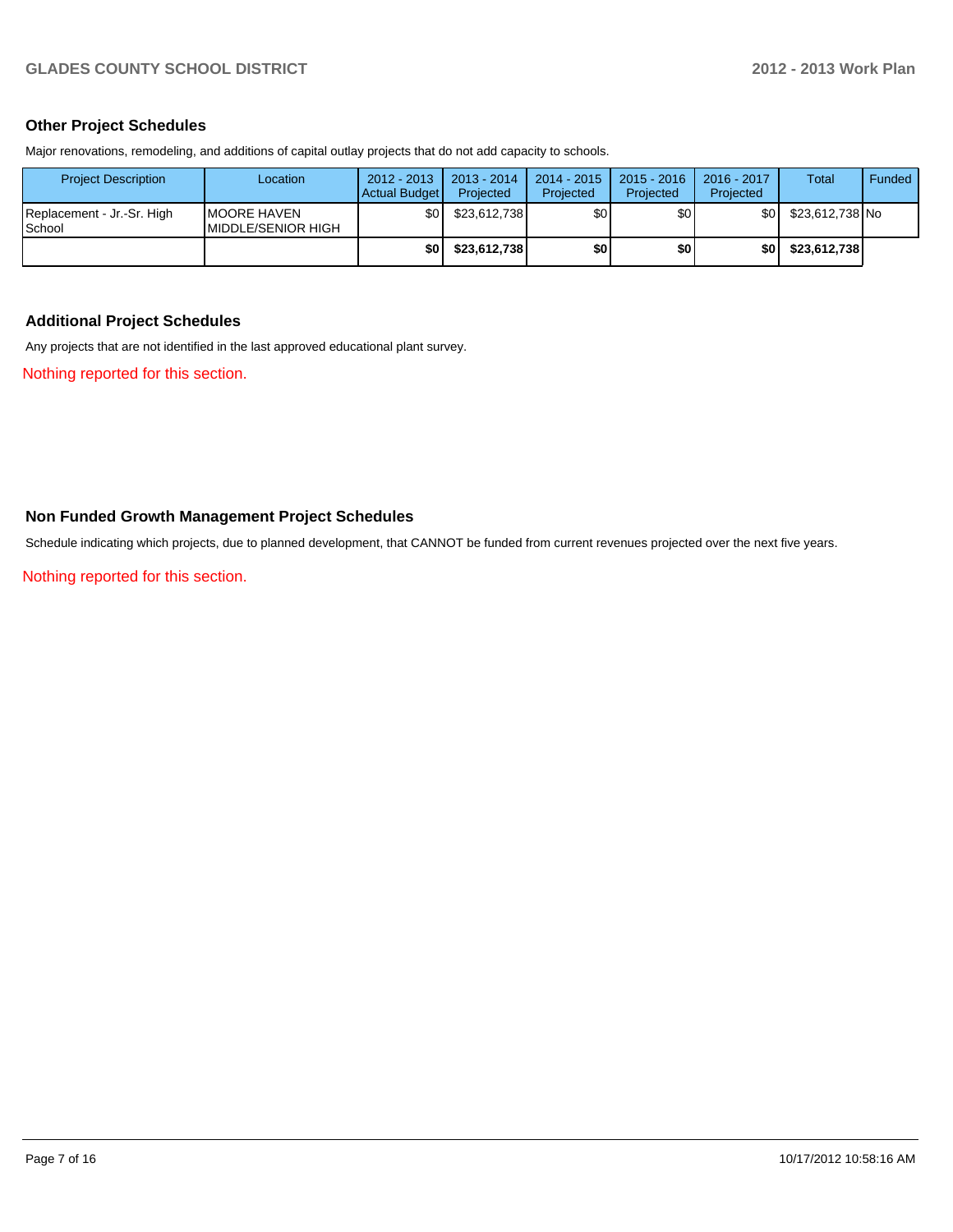## **Tracking**

#### **Capacity Tracking**

| Location                            | $2012 -$<br>2013 Satis.<br>Stu. Sta. | Actual<br>$2012 -$<br>2013 FISH<br>Capacity | Actual<br>$2011 -$<br>2012<br><b>COFTE</b> | # Class<br><b>Rooms</b> | Actual<br>Average<br>$2012 -$<br>2013 Class<br><b>Size</b> | Actual<br>$2012 -$<br>2013<br><b>Utilization</b> | <b>New</b><br>Stu.<br>Capacity | <b>New</b><br><b>Rooms</b> to<br>be<br>Added/Re<br>moved | Projected<br>$2016 -$<br>2017<br><b>COFTE</b> | Projected<br>$2016 -$<br>2017<br>Utilization | Projected<br>$2016 -$<br>2017 Class<br><b>Size</b> |
|-------------------------------------|--------------------------------------|---------------------------------------------|--------------------------------------------|-------------------------|------------------------------------------------------------|--------------------------------------------------|--------------------------------|----------------------------------------------------------|-----------------------------------------------|----------------------------------------------|----------------------------------------------------|
| IMOORE HAVEN<br>IMIDDLE/SENIOR HIGH | 738                                  | 664                                         | 347                                        | 35                      | 10 <sup>1</sup>                                            | 52.00 %                                          |                                |                                                          | 277                                           | 42.00 %                                      | 8                                                  |
| IMOORE HAVEN<br>IELEMENTARY         | 617                                  | 617                                         | 419                                        | 34                      | 12                                                         | 68.00 %                                          |                                |                                                          | 450                                           | 73.00 %                                      | 13                                                 |
| IBOOKER T<br>IWASHINGTON            |                                      |                                             |                                            |                         |                                                            | 0.00%                                            |                                |                                                          | $\Omega$                                      | 0.00%                                        | 0                                                  |
| <b>IWEST GLADES</b><br>IELEMENTARY  | 675                                  | 607                                         | 437                                        | 32                      | 14                                                         | 72.00 %                                          |                                |                                                          | 500                                           | 82.00 %                                      | 16                                                 |
|                                     | 2,030                                | 1,888                                       | 1,202                                      | 101                     | 12                                                         | 63.69 %                                          |                                | O                                                        | 1,227                                         | 64.99%                                       | 12                                                 |

The COFTE Projected Total (1,227) for 2016 - 2017 must match the Official Forecasted COFTE Total (1,228 ) for 2016 - 2017 before this section can be completed. In the event that the COFTE Projected Total does not match the Official forecasted COFTE, then the Balanced Projected COFTE Table should be used to balance COFTE.

| Projected COFTE for 2016 - 2017 |       |
|---------------------------------|-------|
| Elementary (PK-3)               | 459   |
| Middle (4-8)                    | 543   |
| High (9-12)                     | 225   |
|                                 | 1,228 |
|                                 |       |

| <b>Grade Level Type</b> | <b>Balanced Projected</b><br>COFTE for 2016 - 2017 |
|-------------------------|----------------------------------------------------|
| Elementary (PK-3)       |                                                    |
| Middle (4-8)            |                                                    |
| High (9-12)             |                                                    |
|                         | 1,22                                               |

#### **Relocatable Replacement**

Number of relocatable classrooms clearly identified and scheduled for replacement in the school board adopted financially feasible 5-year district work program.

| Location                               | $2012 - 2013$ | $2013 - 2014$ | 2014 - 2015   2015 - 2016   2016 - 2017 | Year 5 Total |
|----------------------------------------|---------------|---------------|-----------------------------------------|--------------|
| <b>Total Relocatable Replacements:</b> |               |               |                                         | 01           |

#### **Charter Schools Tracking**

Information regarding the use of charter schools.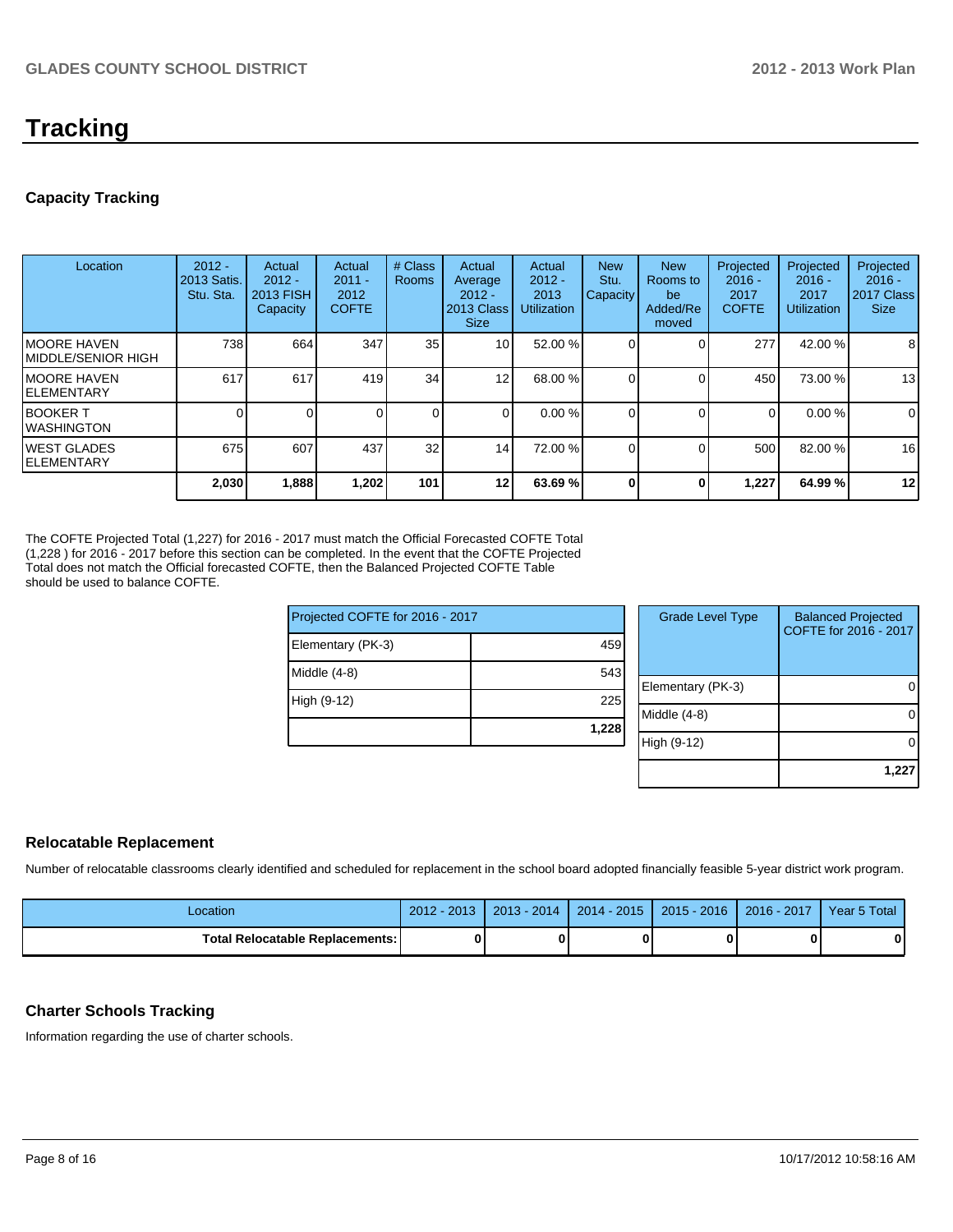| Location-Type | # Relocatable<br>units or<br>permanent<br>classrooms | Owner            | Year Started or I<br>Scheduled | Student<br><b>Stations</b> | <b>Students</b><br>Enrolled | Years in<br>Contract | <b>Total Charter</b><br><b>Students</b><br>projected for<br>2016 - 2017 |
|---------------|------------------------------------------------------|------------------|--------------------------------|----------------------------|-----------------------------|----------------------|-------------------------------------------------------------------------|
| Brighton      |                                                      | 11 <b>JOTHER</b> | 2007                           | 426                        | 262                         | 10 <sub>1</sub>      | 300                                                                     |
|               | 11                                                   |                  |                                | 426                        | 262                         |                      | 300                                                                     |

#### **Special Purpose Classrooms Tracking**

The number of classrooms that will be used for certain special purposes in the current year, by facility and type of classroom, that the district will, 1), not use for educational purposes, and 2), the co-teaching classrooms that are not open plan classrooms and will be used for educational purposes.

| School                                 | School Type | $\parallel$ # of Elementary $\parallel$ # of Middle 4-8 $\parallel$<br><b>IK-3 Classrooms I</b> | <b>Classrooms</b> | $\#$ of High 9-12<br><b>Classrooms</b> | # of $ESE$<br><b>Classrooms</b> | # of Combo<br><b>Classrooms</b> | Total<br><b>Classrooms</b> |
|----------------------------------------|-------------|-------------------------------------------------------------------------------------------------|-------------------|----------------------------------------|---------------------------------|---------------------------------|----------------------------|
| <b>IMOORE HAVEN ELEMENTARY</b>         | Educational |                                                                                                 |                   |                                        |                                 |                                 |                            |
| <b>Total Educational Classrooms: I</b> |             |                                                                                                 |                   |                                        |                                 | 0                               |                            |

| School                               |  | School Type $\left  \frac{1}{2}$ # of Elementary $\left  \frac{1}{2}$ of Middle 4-8 $\left  \frac{1}{2}$ # of High 9-12<br><b>IK-3 Classrooms I</b> | <b>Classrooms</b> | <b>Classrooms</b> | # of $ESE$<br><b>Classrooms</b> | # of Combo<br><b>Classrooms</b> | <b>Total</b><br><b>Classrooms</b> |
|--------------------------------------|--|-----------------------------------------------------------------------------------------------------------------------------------------------------|-------------------|-------------------|---------------------------------|---------------------------------|-----------------------------------|
| <b>Total Co-Teaching Classrooms:</b> |  |                                                                                                                                                     |                   |                   |                                 | 01                              | 0                                 |

#### **Infrastructure Tracking**

**Necessary offsite infrastructure requirements resulting from expansions or new schools. This section should include infrastructure information related to capacity project schedules and other project schedules (Section 4).**

Not Specified

**Proposed location of planned facilities, whether those locations are consistent with the comprehensive plans of all affected local governments, and recommendations for infrastructure and other improvements to land adjacent to existing facilities. Provisions of 1013.33(12), (13) and (14) and 1013.36 must be addressed for new facilities planned within the 1st three years of the plan (Section 5).**

Not Specified

**Consistent with Comp Plan?** No

#### **Net New Classrooms**

The number of classrooms, by grade level and type of construction, that were added during the last fiscal year.

| List the net new classrooms added in the 2011 - 2012 fiscal year.                                                                                       |                                                                        |                                   | List the net new classrooms to be added in the 2012 - 2013 fiscal<br>Ivear. |                        |                               |                             |                                 |                        |
|---------------------------------------------------------------------------------------------------------------------------------------------------------|------------------------------------------------------------------------|-----------------------------------|-----------------------------------------------------------------------------|------------------------|-------------------------------|-----------------------------|---------------------------------|------------------------|
| "Classrooms" is defined as capacity carrying classrooms that are added to increase<br>capacity to enable the district to meet the Class Size Amendment. | Totals for fiscal year 2012 - 2013 should match totals in Section 15A. |                                   |                                                                             |                        |                               |                             |                                 |                        |
| Location                                                                                                                                                | $2011 - 2012$ #<br>Permanent                                           | $2011 - 2012$ #<br><b>Modular</b> | $2011 - 2012$ #<br>Relocatable                                              | $2011 - 2012$<br>Total | $2012 - 2013 \#$<br>Permanent | $2012 - 2013 \#$<br>Modular | $2012 - 2013 \#$<br>Relocatable | $2012 - 2013$<br>Total |
| Elementary (PK-3)                                                                                                                                       |                                                                        |                                   |                                                                             |                        |                               |                             |                                 | $\Omega$               |
| Middle $(4-8)$                                                                                                                                          |                                                                        |                                   |                                                                             |                        |                               |                             |                                 | 0                      |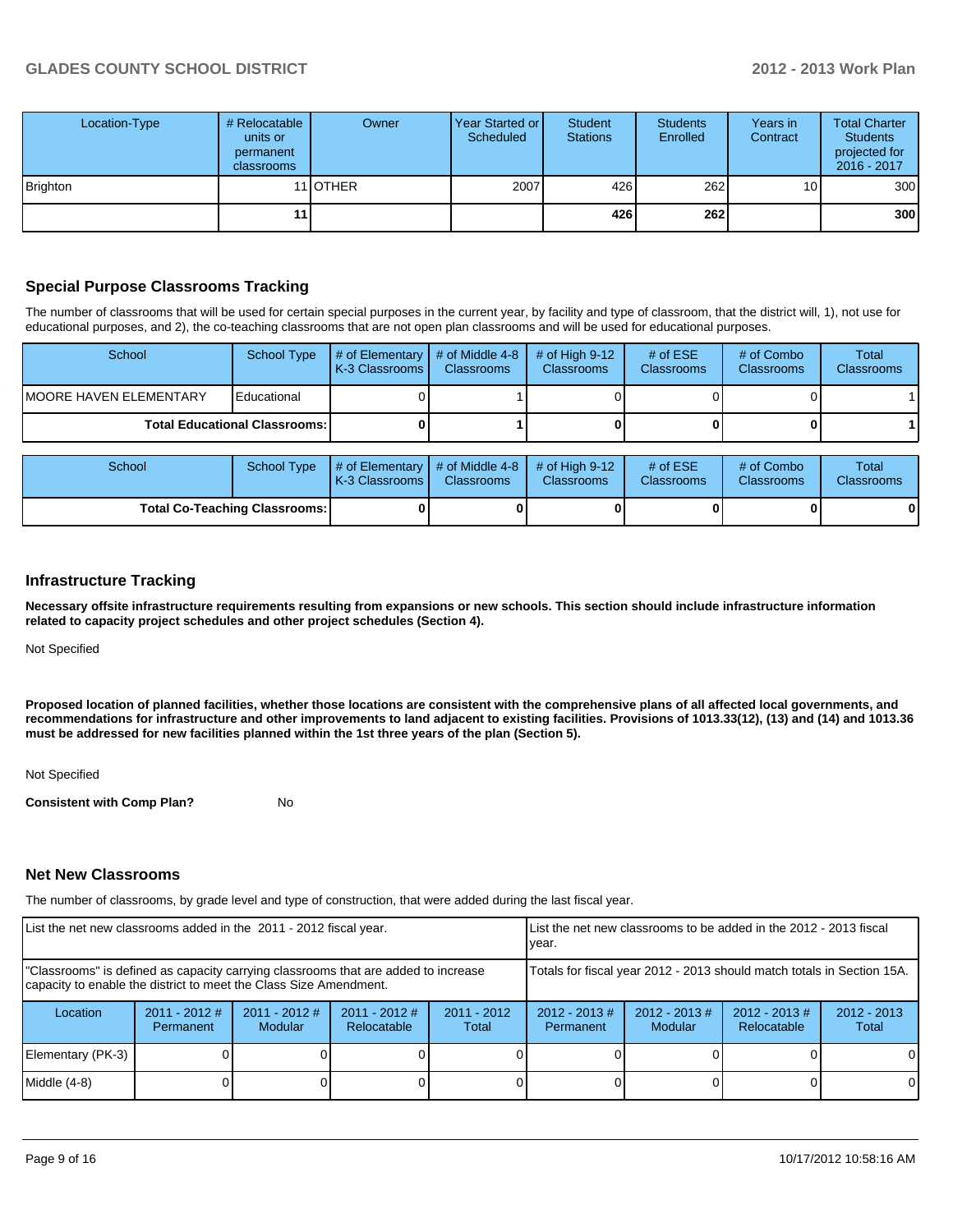| High (9-12) |  |  |  |   |
|-------------|--|--|--|---|
|             |  |  |  | m |

#### **Relocatable Student Stations**

Number of students that will be educated in relocatable units, by school, in the current year, and the projected number of students for each of the years in the workplan.

| <b>Site</b>                     | $2012 - 2013$ | $2013 - 2014$ | 2014 - 2015 | $2015 - 2016$ | 2016 - 2017 | 5 Year Average |
|---------------------------------|---------------|---------------|-------------|---------------|-------------|----------------|
| IMOORE HAVEN MIDDLE/SENIOR HIGH |               | 225           |             |               |             | 45             |
| IMOORE HAVEN ELEMENTARY         |               |               |             |               |             |                |
| lWEST GLADES ELEMENTARY         |               |               |             |               |             |                |
| IBOOKER T WASHINGTON            |               |               |             |               |             |                |

| Totals for GLADES COUNTY SCHOOL DISTRICT          |       |             |       |       |        |       |
|---------------------------------------------------|-------|-------------|-------|-------|--------|-------|
| Total students in relocatables by year.           |       | <b>2251</b> |       |       |        | 45    |
| Total number of COFTE students projected by year. | 1,223 | 1.223 l     | 1.221 | 1.229 | 1.2281 | 1.225 |
| Percent in relocatables by year.                  | 0%    | 18%         | 0%    | 0 % I | 0%     | 4 %   |

#### **Leased Facilities Tracking**

Exising leased facilities and plans for the acquisition of leased facilities, including the number of classrooms and student stations, as reported in the educational plant survey, that are planned in that location at the end of the five year workplan.

| Location                       | # of Leased<br>Classrooms 2012 - I<br>2013 | <b>FISH Student</b><br><b>Stations</b> | Owner | # of Leased<br>Classrooms 2016 -<br>2017 | <b>FISH Student</b><br><b>Stations</b> |
|--------------------------------|--------------------------------------------|----------------------------------------|-------|------------------------------------------|----------------------------------------|
| MOORE HAVEN MIDDLE/SENIOR HIGH |                                            |                                        |       |                                          |                                        |
| <b>IMOORE HAVEN ELEMENTARY</b> |                                            |                                        |       |                                          | ΩI                                     |
| <b>BOOKER T WASHINGTON</b>     |                                            |                                        |       |                                          | ΩI                                     |
| <b>IWEST GLADES ELEMENTARY</b> |                                            |                                        |       |                                          |                                        |
|                                |                                            |                                        |       |                                          | 01                                     |

#### **Failed Standard Relocatable Tracking**

Relocatable units currently reported by school, from FISH, and the number of relocatable units identified as 'Failed Standards'.

Nothing reported for this section.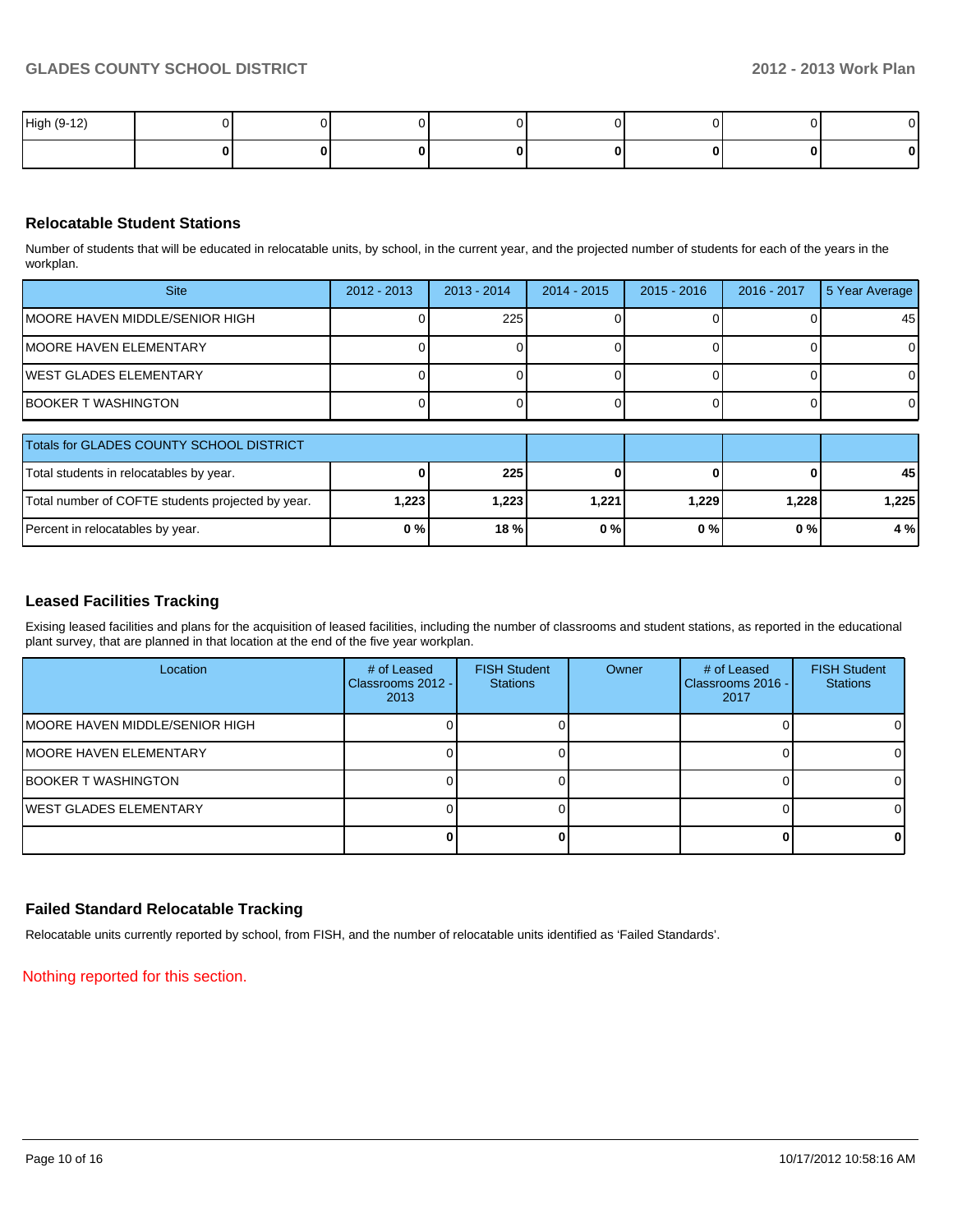# **Planning**

#### **Class Size Reduction Planning**

**Plans approved by the school board that reduce the need for permanent student stations such as acceptable school capacity levels, redistricting, busing, year-round schools, charter schools, magnet schools, public-private partnerships, multitrack scheduling, grade level organization, block scheduling, or other alternatives.**

Currently the district does not anticipate a need to reduce student stations, due to availablity surplus at Moore Haven campus

#### **School Closure Planning**

**Plans for the closure of any school, including plans for disposition of the facility or usage of facility space, and anticipated revenues.**

None expected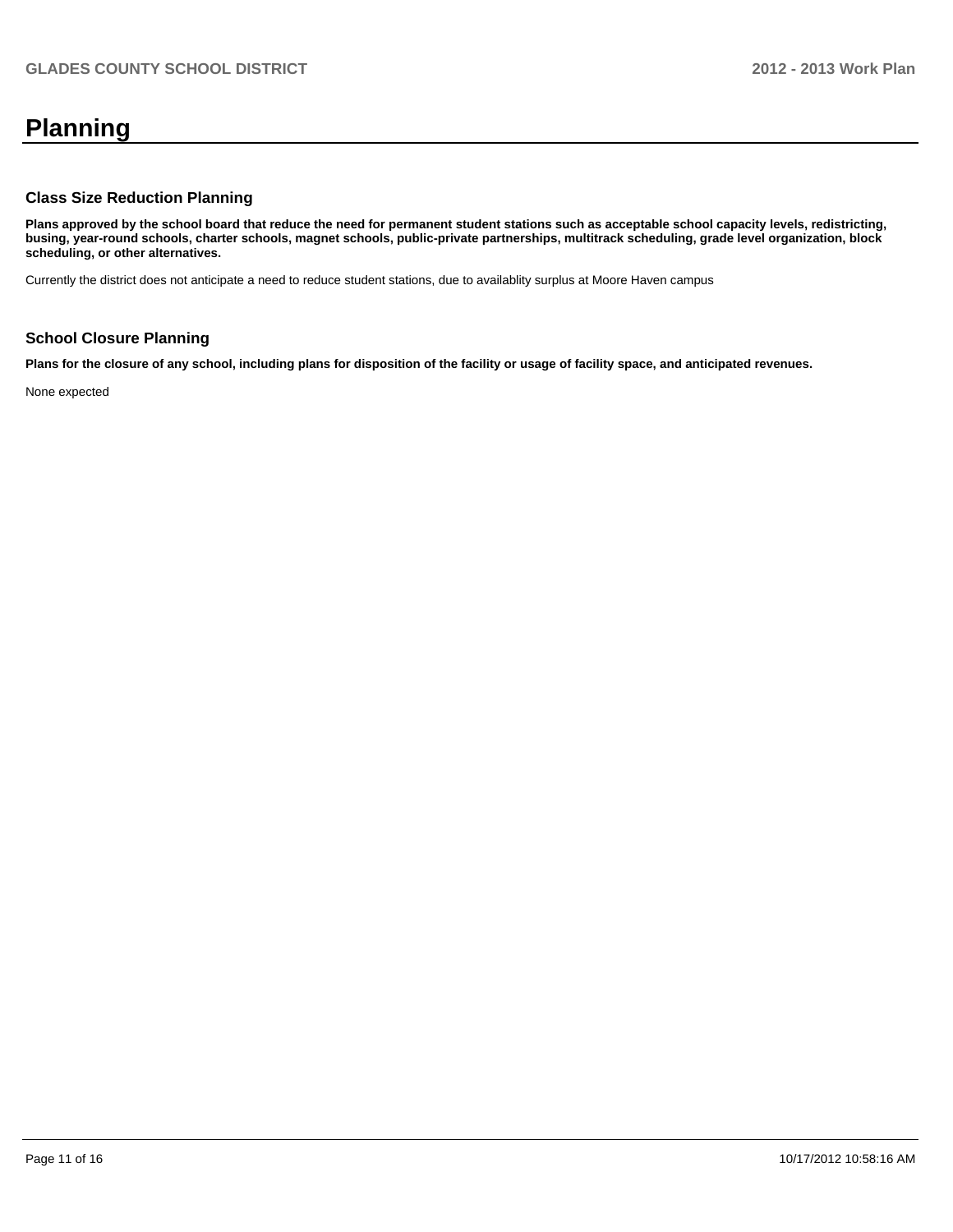Five Year Survey - Ten Year Capacity **10/17/2012** GLADES COUNTY SCHOOL DISTRICT

**Schedule of capital outlay projects projected to ensure the availability of satisfactory student stations for the projected student enrollment in K - 12 programs for the future 5 years beyond the 5-year district facilities work program.**

No items meet the criteria.

Five Year Survey - Ten Year Infrastructure **10/17/2012** GLADES COUNTY SCHOOL DISTRICT

**Proposed Location of Planned New, Remodeled, or New Additions to Facilities in 6 thru 10 out years (Section 28).**

New classrooms/Admin at Moore Haven Jr.-Sr. High School in accordance with 5 year workplan

**Plans for closure of any school, including plans for disposition of the facility or usage of facility space, and anticipated revenues in the 6 thru 10 out years (Section 29).**

NO plans for schools to be closed.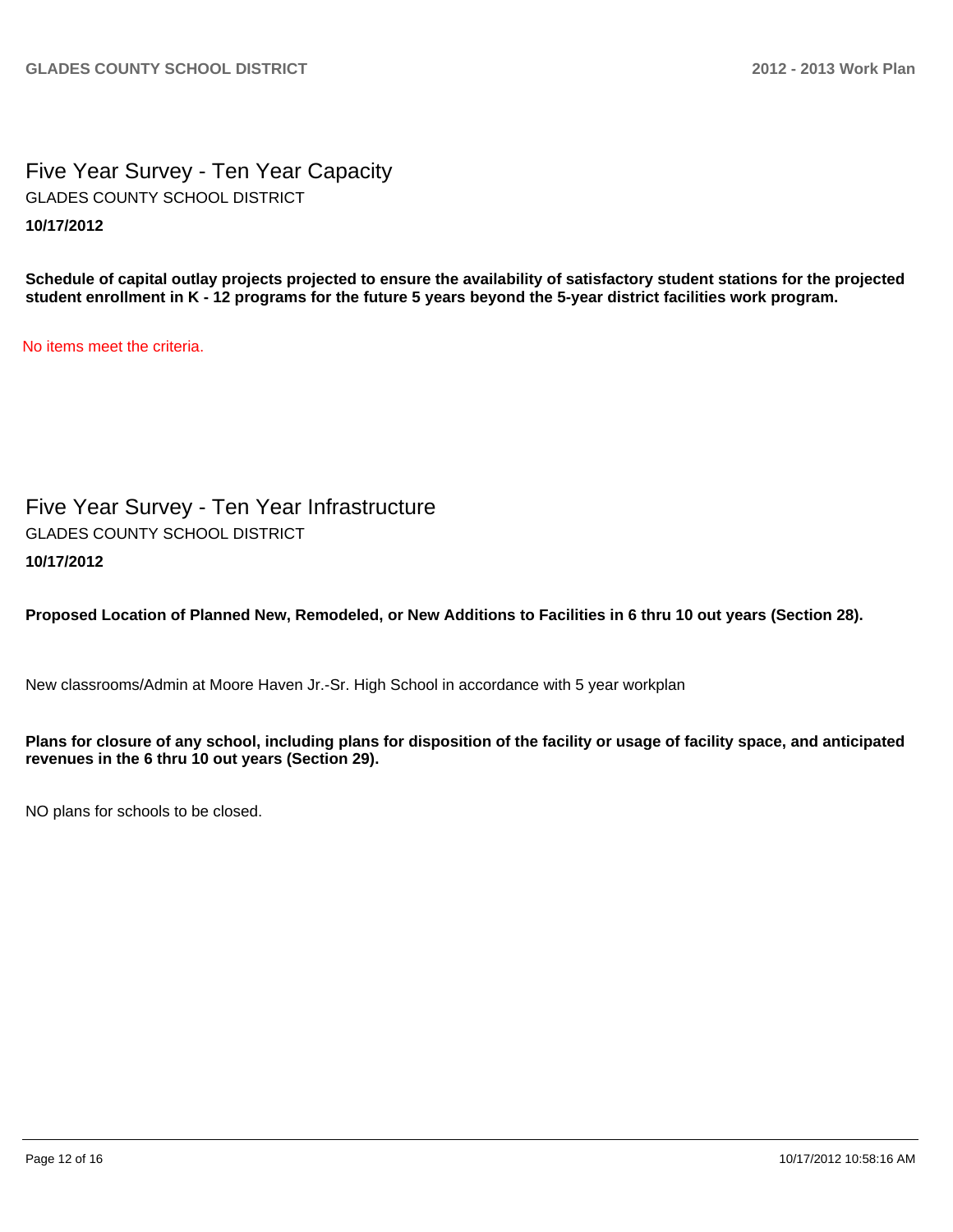## Five Year Survey - Ten Year Maintenance **10/17/2012** GLADES COUNTY SCHOOL DISTRICT

**District projects and locations regarding the projected need for major renovation, repair, and maintenance projects within the district in years 6 - 10 beyond the projects plans detailed in the five years covered by the work plan.**

| Project                    | <b>Projected Cost</b> |  |  |  |
|----------------------------|-----------------------|--|--|--|
|                            |                       |  |  |  |
| flooring                   | \$15,000              |  |  |  |
| interior/exterior painting | \$7,000               |  |  |  |
| <b>HVAC</b>                | \$15,000              |  |  |  |
| electrical                 | \$20,000              |  |  |  |
| Fire Alarm                 | \$45,000              |  |  |  |
| Roofing                    | \$75,000              |  |  |  |
|                            | \$177,000             |  |  |  |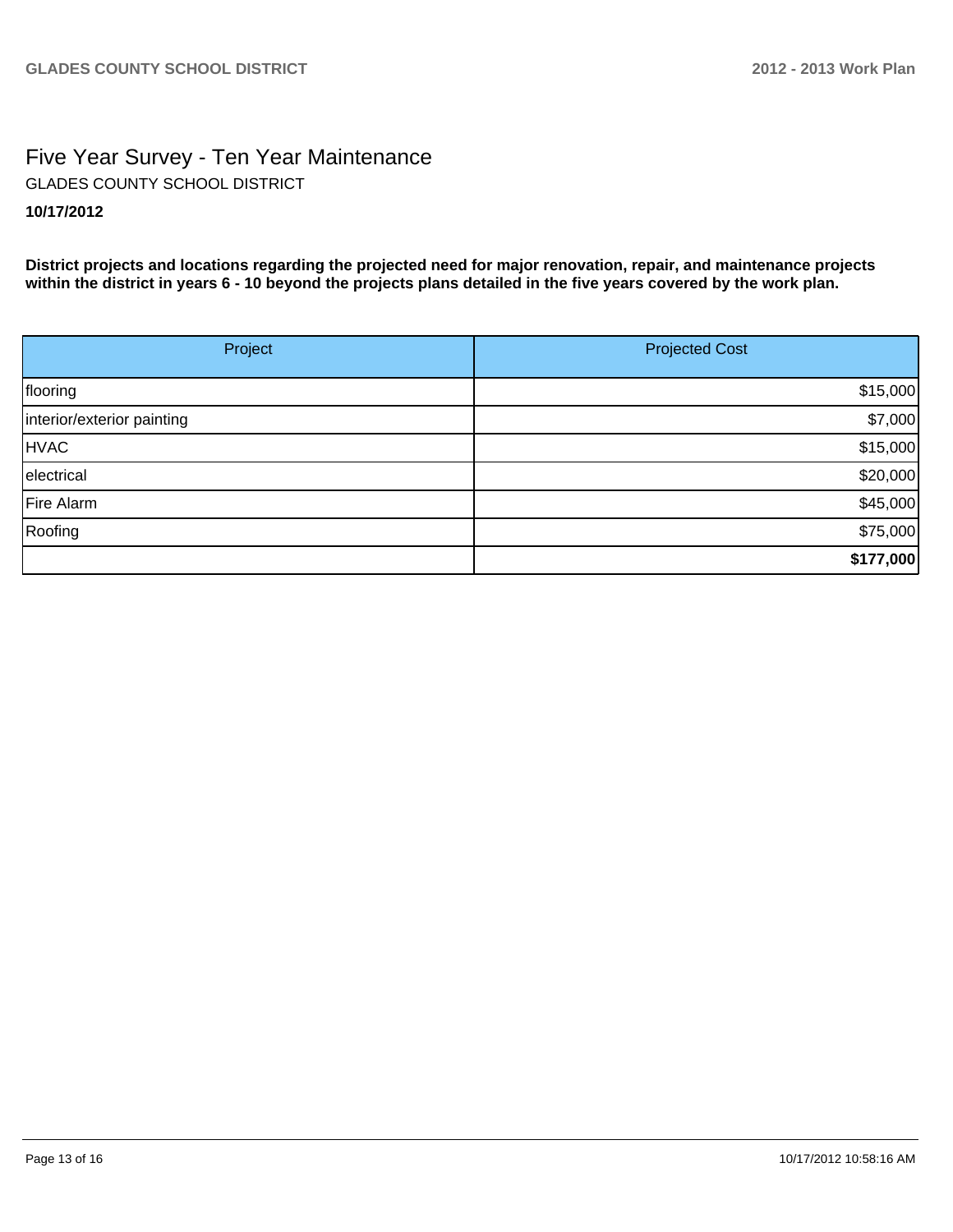## Five Year Survey - Ten Year Utilization **10/17/2012** GLADES COUNTY SCHOOL DISTRICT

**Schedule of planned capital outlay projects identifying the standard grade groupings, capacities, and planned utilization rates of future educational facilities of the district for both permanent and relocatable facilities.**

| <b>Grade Level</b><br>Projections | <b>FISH Student</b><br><b>Stations</b> | <b>Actual FISH</b><br>Capacity | Actual<br><b>COFTE</b> | Actual<br><b>Utilization</b> | Actual new<br><b>Student</b><br>Capacity to be<br>added/remove | Projected<br><b>COFTE</b> | Projected<br><b>Utilization</b> |
|-----------------------------------|----------------------------------------|--------------------------------|------------------------|------------------------------|----------------------------------------------------------------|---------------------------|---------------------------------|
| Elementary -<br>District Totals   | 658                                    | 658                            | 406.00                 | 61.70 %                      |                                                                | Ω                         | 0.00%                           |
| Middle - District<br>Totals       | 1,413                                  | 1,271                          | 788.16                 | 62.01 %                      |                                                                |                           | 0.00%                           |
| High - District<br>Totals         |                                        | 0                              | 0.00                   | 0.00 %                       |                                                                |                           | 0.00%                           |
| Other - ESE, etc                  |                                        | 0                              | 0.00                   | 0.00 %                       |                                                                | 0                         | 0.00%                           |
|                                   | 2,071                                  | 1,929                          | 1,194.16               | 61.91 %                      |                                                                |                           | 0.00%                           |

**Combination schools are included with the middle schools for student stations, capacity, COFTE and utilization purposes because these facilities all have a 90% utilization factor. Use this space to explain or define the grade groupings for combination schools.**

No comments to report.

Five Year Survey - Twenty Year Capacity GLADES COUNTY SCHOOL DISTRICT

**10/17/2012**

**Schedule of capital outlay projects projected to ensure the availability of satisfactory student stations for the projected student enrollment in K - 12 programs for the future 11 - 20 years beyond the 5-year district facilities work program.**

No items match the criteria.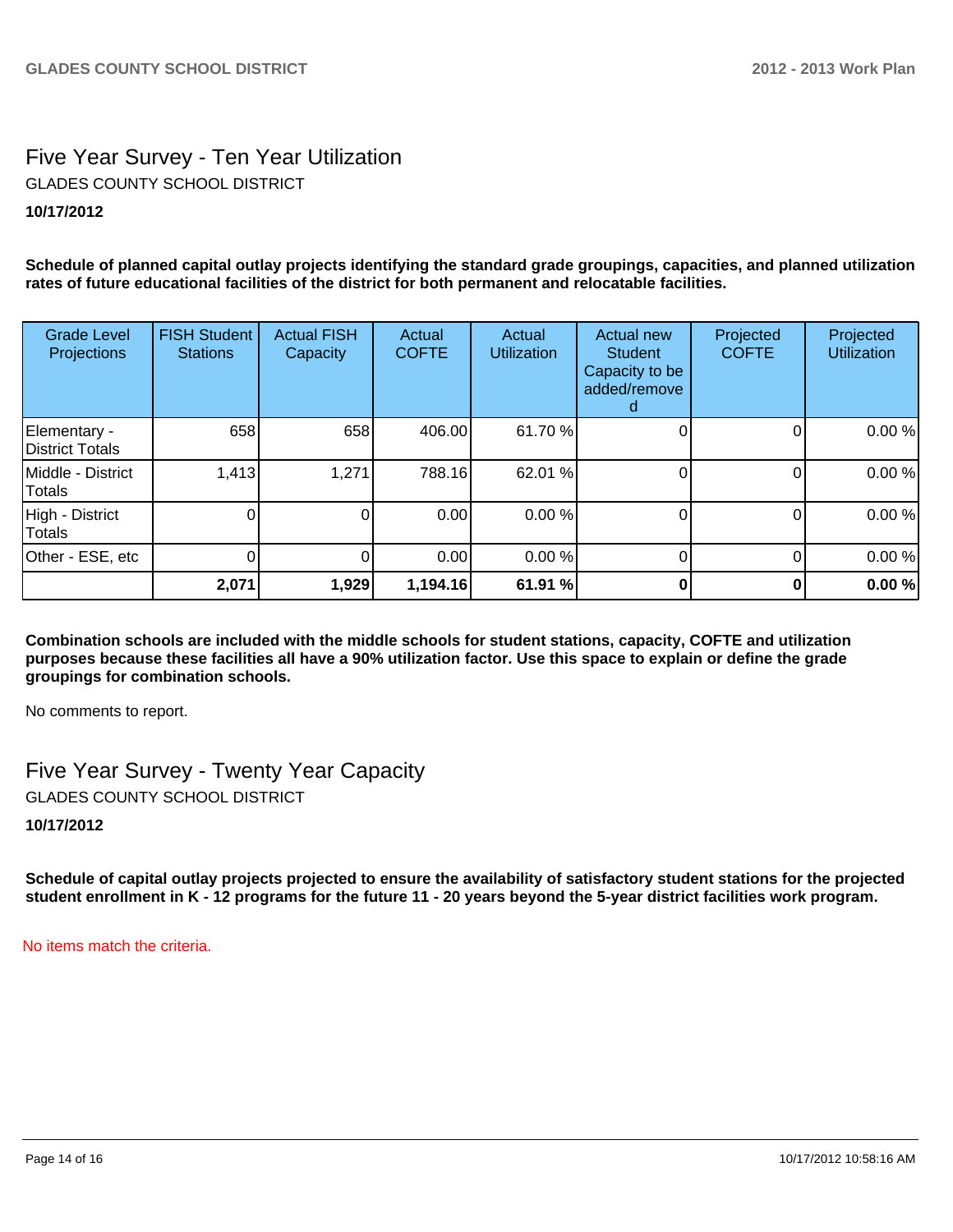### Five Year Survey - Twenty Year Infrastructure **10/17/2012** GLADES COUNTY SCHOOL DISTRICT

**Proposed Location of Planned New, Remodeled, or New Additions to Facilities in the 11 through 20 out years (Section 28).**

New classrooms at Moore Haven Jr-Sr High School, Moore Haven Elementary School.

**Plans for closure of any school, including plans for disposition of the facility or usage of facility space, and anticipated revenues in the 11 through 20 out years (Section 29).**

No Plans for school closures

Five Year Survey - Twenty Year Maintenance GLADES COUNTY SCHOOL DISTRICT

**10/17/2012**

**District projects and locations regarding the projected need for major renovation, repair, and maintenance projects within the district in years 11 - 20 beyond the projects plans detailed in the five years covered by the work plan.**

No items match the criteria.